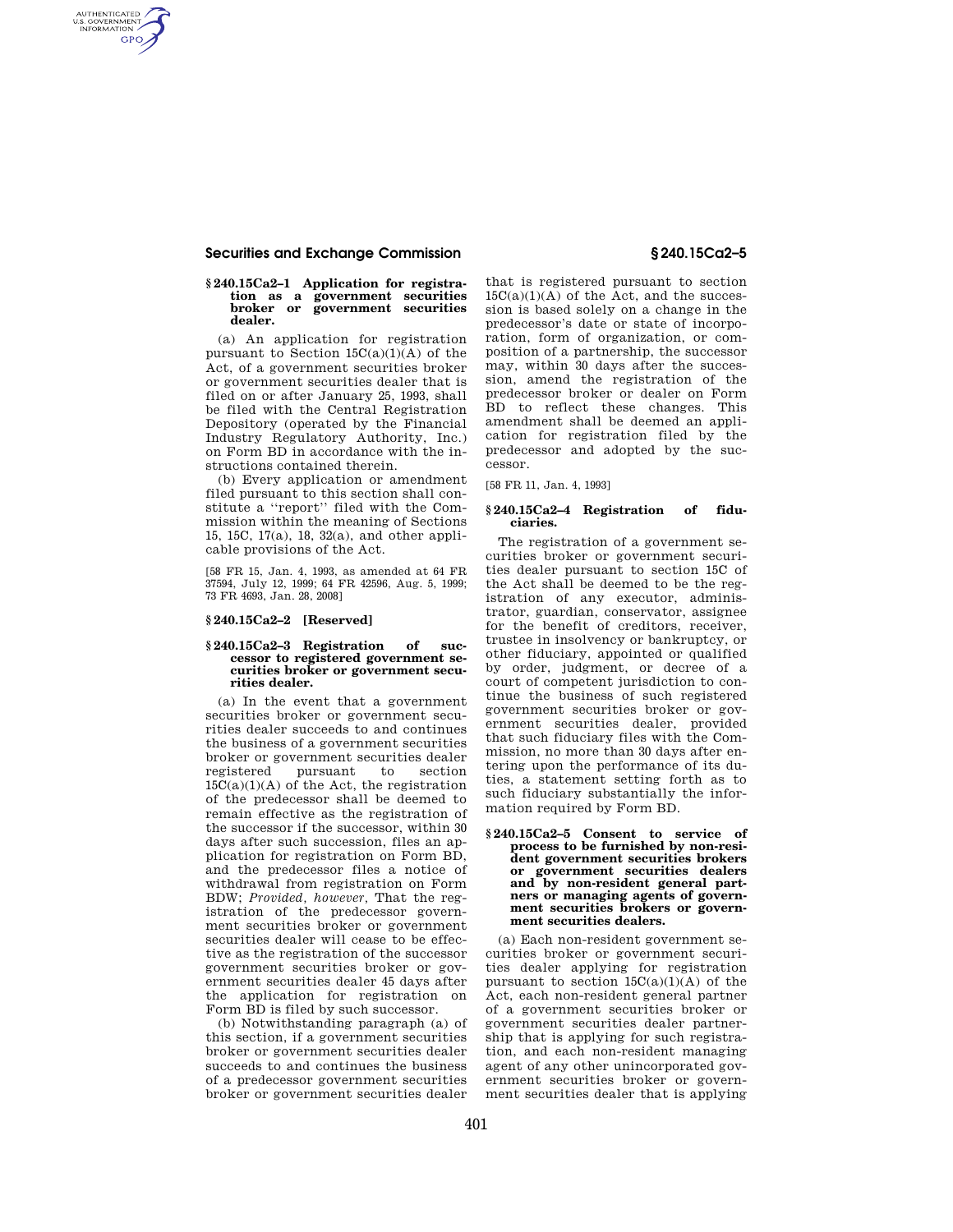for registration, shall furnish to the Commission, in a form acceptable to the Commission, a written irrevocable consent and power of attorney that—

(1) Designates the Securities and Exchange Commission as an agent of such government securities broker or government securities dealer upon whom may be served any process, pleadings, or other papers in any civil suit or action brought in any appropriate court in any place subject to the jurisdiction of the United States, with respect to any cause of action,

(i) That accrues during the period beginning when such government securities broker or government securities dealer becomes registered pursuant to section  $15C(a)(1)(A)$  of the Act and ending either when such registration is cancelled or revoked, or when a notice filed by such government securities broker or government securities dealer to withdraw from such registration becomes effective, whichever is earlier,

(ii) That arises out of any activity, in any place subject to the jurisdiction of the United States, occurring in connection with the conduct of the business of such government securities broker or government securities dealer, and

(iii) That is founded, directly or indirectly, upon the Securities Act of 1933, the Securities Exchange Act of 1934, the Trust Indenture Act of 1939, the Investment Company Act of 1940, the Investment Advisers Act of 1940, or any rule or regulation under any of those Acts, and

(2) Stipulates and agrees that any such civil suit or action may be commenced against such government securities broker or government securities dealer by the service of process upon the Commission and the forwarding of a copy thereof as provided in paragraph (c) of this section and that the service as aforesaid of any such process, pleadings, or other papers upon the Commission shall be taken and held in all courts to be as valid and binding as if due process service thereof had been  $\begin{bmatrix} \text{made.} \\ \text{(h)} \\ \text{Each} \end{bmatrix}$ 

(b) Each government securities broker or government securities dealer<br>registered pursuant to section registered  $15C(a)(1)(A)$  of the Act that becomes a non-resident government securities broker or government securities deal-

**§ 240.15Ca2–5 17 CFR Ch. II (4–1–10 Edition)** 

er, and each general partner or managing agent of an unincorporated government securities broker or government securities dealer registered or applying for registration pursuant to section  $15C(a)(1)(A)$  of the Act who becomes a non-resident after such registration or filing of an application for such registration, shall furnish such consent and power of attorney no more than 30 days thereafter.

(c) Service of any process, pleadings, or other papers on the Commission under this rule shall be made by delivering the requisite number of copies thereof to the Secretary of the Commission or to such other person as the Commission may authorize to act in its behalf. Whenever any process, pleadings, or other papers as aforesaid are served upon the Commission, it shall promptly forward a copy thereof by registered or certified mail to the appropriate defendants at their last address of record filed with the Commission; but any failure by the Commission to forward such a copy shall have no effect on the validity of the service made upon the Commission. The Commission shall be furnished a sufficient number of copies for such purpose, and one copy for its file.

(d) For purposes of this rule the following definitions shall apply:

(1) The term *managing agent* shall mean any person, including a trustee, who directs or manages or who participates in the directing or managing of the affairs of any unincorporated organization or association that is not a partnership.

(2) The term *non-resident government securities broker or government securities dealer* shall mean (i) in the case of an individual, one who is domiciled in or has his principal place of business in any place not subject to the jurisdiction of the United States, (ii) in the case of a corporation, one incorporated in or having its principal place of business in any place not subject to the jurisdiction of the United States; (iii) in the case of a partnership or other unincorporated organization or association, one having its principal place of business in any place not subject to the jurisdiction of the United States.

(3) A general partner or managing agent of a government securities